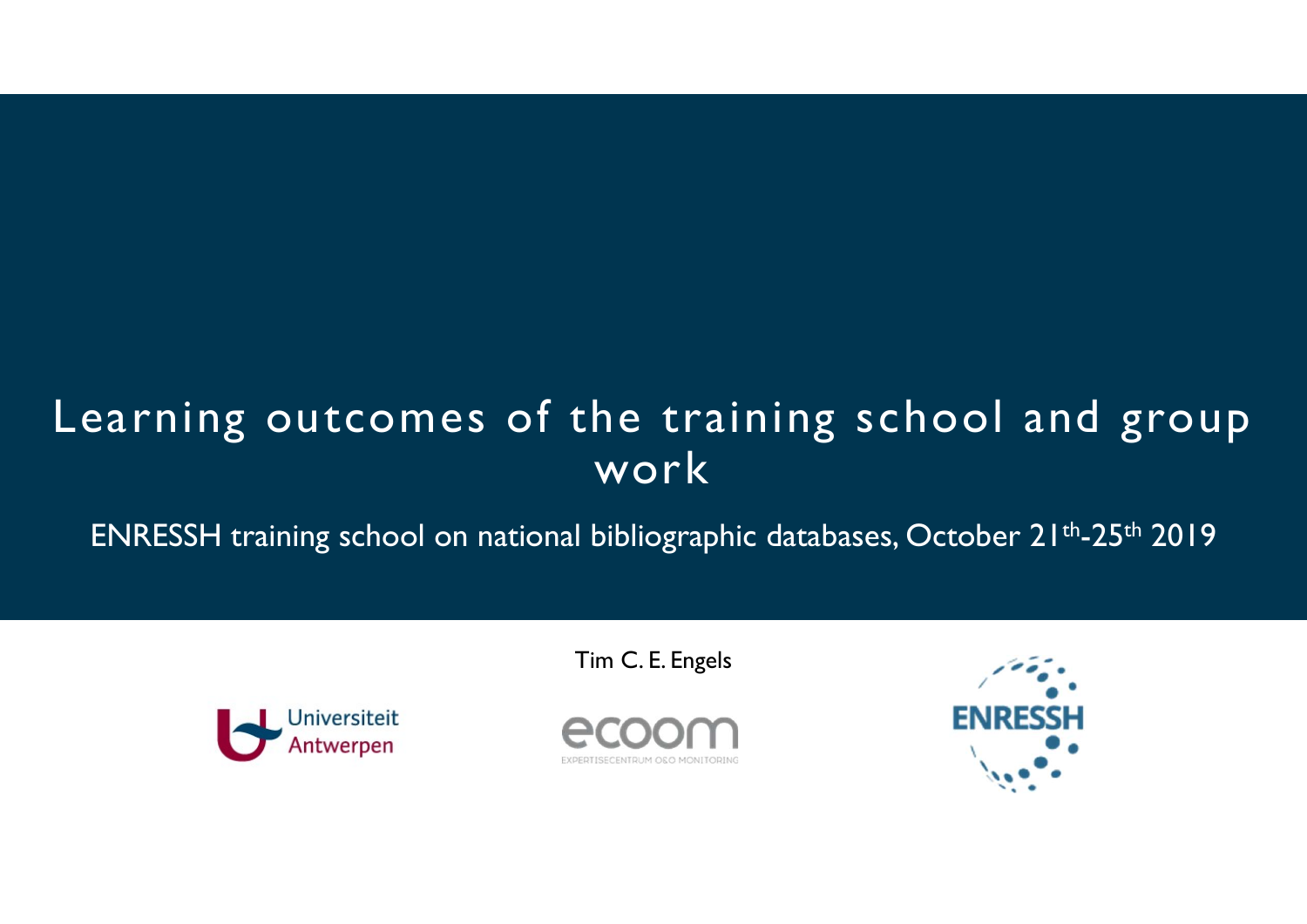**Learning** outcomes of this training school

1. Explain the role of national bibliographic databases in monitoring and representing scholarly output, particularly in the social sciences and humanities

2. Explain particularities of research outputs in the social sciences and humanities

3. Assess and discuss issues and differences in the setup of national bibliographic databases worldwide

4. Present a business plan for setting up or expanding a national bibliographic database taking into account both local context and good practices guidelines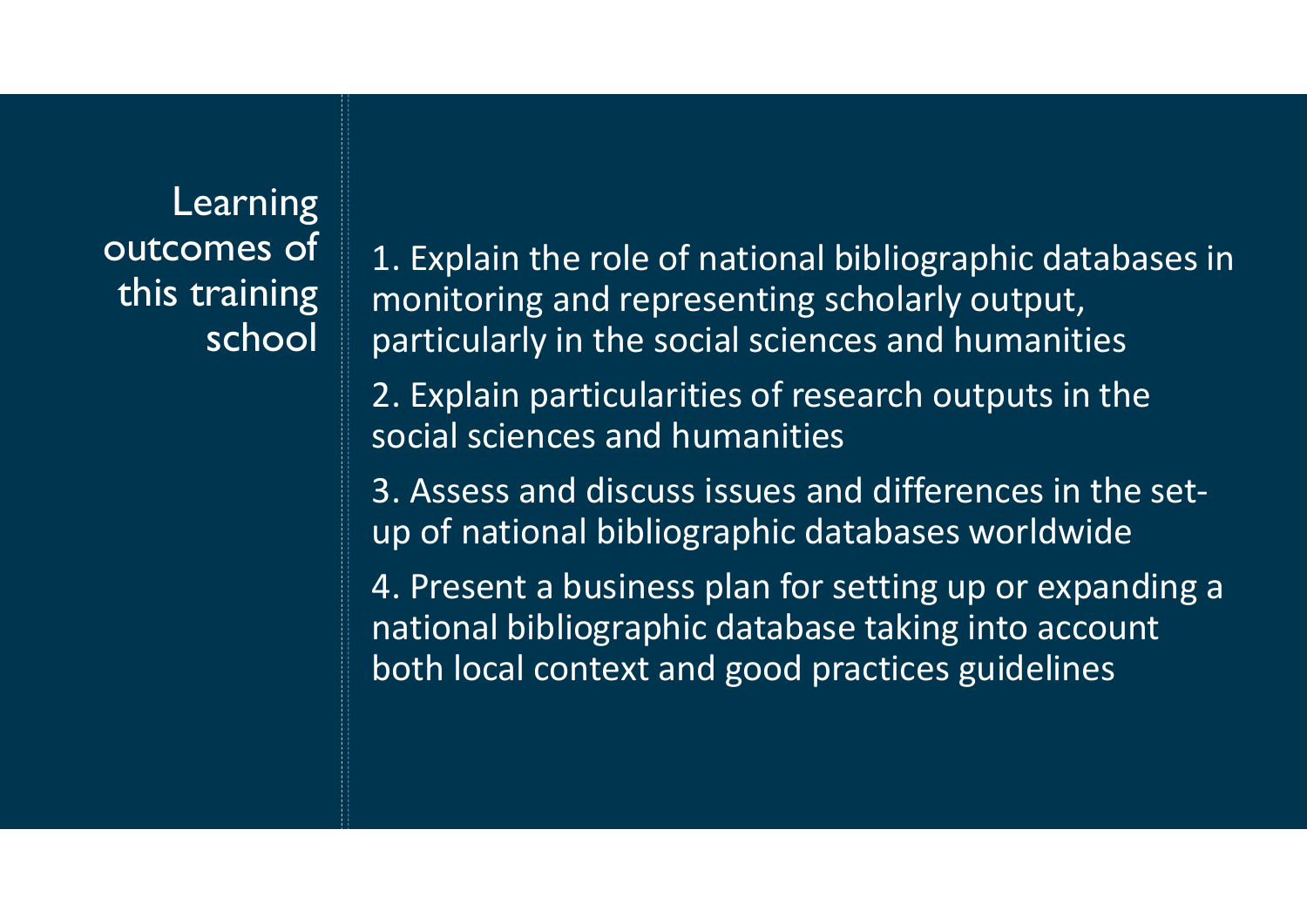We achieve these learning outcomes through

A mixture of interactive sessions, including several case studies, by a diverse group of trainers from Belgium, China, Croatia, Finland, Germany, the Netherlands, Peru, Poland, Serbia and Spain

Required and optional background reading

Group work, to be concluded with a presentation by each of 5 groups on Friday morning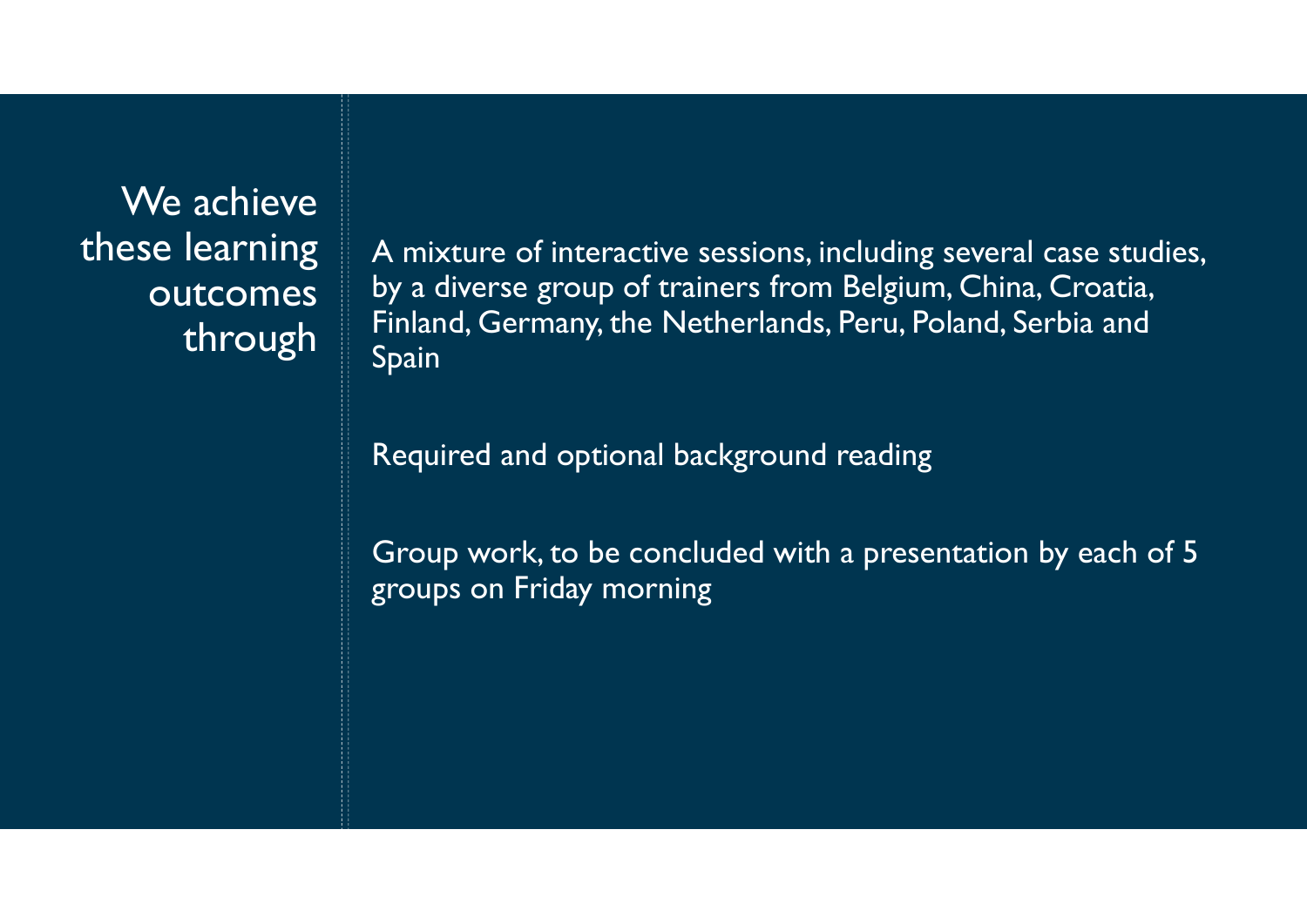## Required reading

- Sīle, L., et al, Comprehensiveness of national bibliographic databases for social sciences and humanities: findings from a European study. Research Evaluation, 27(4), 2018, 310–322. https://doi.org/10.1093/reseval/rvy016 Sile, L., et al, Comprehensiveness of national bibliographic<br>databases for social sciences and humanities: findings from a<br>European study. Research Evaluation, 27(4), 2018, 310–322.<br>https://doi.org/10.1093/reseval/rvy016<br>V Sile, L., et al, Comprehensiveness of national bibliographic<br>databases for social sciences and humanities: findings from a<br>European study. Research Evaluation, 27(4), 2018, 310–322.<br>https://doi.org/10.1093/reseval/rvy016<br>V • Sīle, L., et al, Comprehensiveness of national bibliographic<br>
databases for social sciences and humanities: findings from a<br>
European study. Research Evaluation, 27(4), 2018, 310–322.<br>
https://doi.org/10.1093/reseval/rv
- Visser, M., van Eck, N.-J. & Waltman, L., Large-scale<br>comparison of bibliographic datasources: Web of Science, proceedings, 2358-2369.
- Sīle, L., et al, Comprehensiveness of national bibliographic<br>databases for social sciences and humanities: findings from a<br>European study. Research Evaluation, 27(4), 2018, 310–322.<br>https://doi.org/10.1093/reseval/rvy016<br>V Sile, L., et al, Comprehensiveness of national bibliographic<br>databases for social sciences and humanities: findings from a<br>European study. Research Evaluation, 27(4), 2018, 310–322.<br>https://doi.org/10.1093/reseval/rvy016<br>V Management, 69 (5), 2017, 486-502, https://doi.org/10.1108/AJIM-01-2017-0014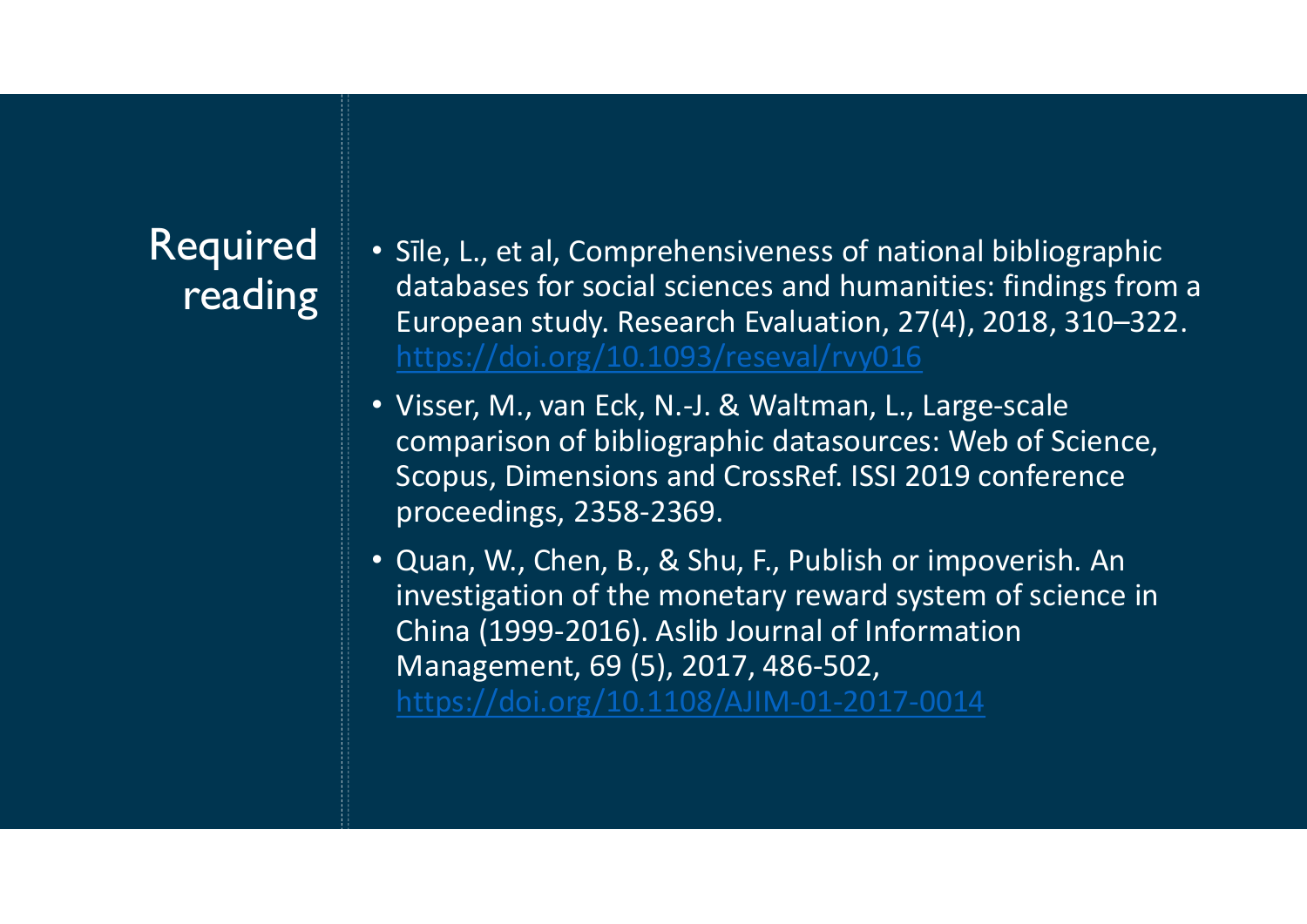## Required reading

Kulczycki, E., et al, Publication patterns in the social sciences and humanities: evidence from eight European countries. Scientometrics, 116(1), 2018, 463–486. https://doi.org/10.1007/s11192-018-2711-0

Sivertsen, G. (2019). Developing Current Research Information Systems (CRIS) as Data Sources for Studies of Research. In Glänzel, W., Moed, H.F., Schmoch, U., Thelwall, M. (Eds.), Springer Handbook of Science and Technology Indicators (pp. 667-683). Cham: Springer.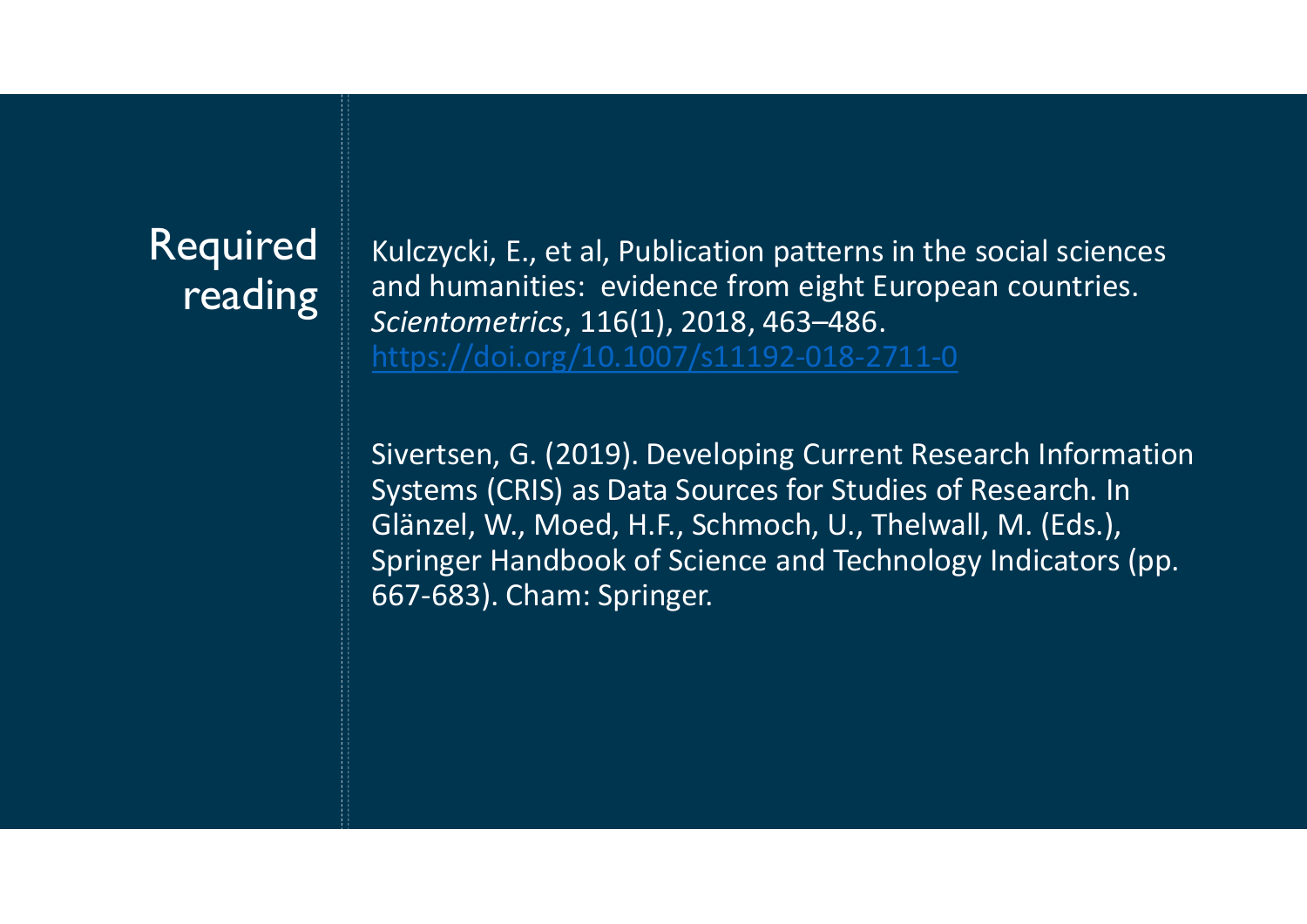## Last but not

**least** (2019). Creating and maintaining a national bibliographic<br>database for research output: manual of good practices. Sīle, L., Guns, R., Ivanović, D., Pölönen J., and Engels T.C.E. Sīle, L., Guns, R., Ivanović, D., Pölönen J., and Engels T.C.E.<br>(2019). Creating and maintaining a national bibliographic<br>database for research output: manual of good practices.<br>ENRESSH & ECOOM: Antwerp.<br>https://doi.org/10 Sīle, L., Guns, R., Ivanović, D., Pölönen J., and Engels T.C.E.<br>(2019). Creating and maintaining a national bibliographic<br>database for research output: manual of good practices.<br>ENRESSH & ECOOM: Antwerp.<br>https://doi.org/10 ENRESSH & ECOOM: Antwerp. https://doi.org/10.6084/m9.figshare.9989204 Sīle, L., Guns, R., Ivanović, D., Pölönen J., and Engels T.C.E.<br>(2019). Creating and maintaining a national bibliographic<br>database for research output: manual of good practices.<br>ENRESSH & ECOOM: Antwerp.<br>https://doi.org/10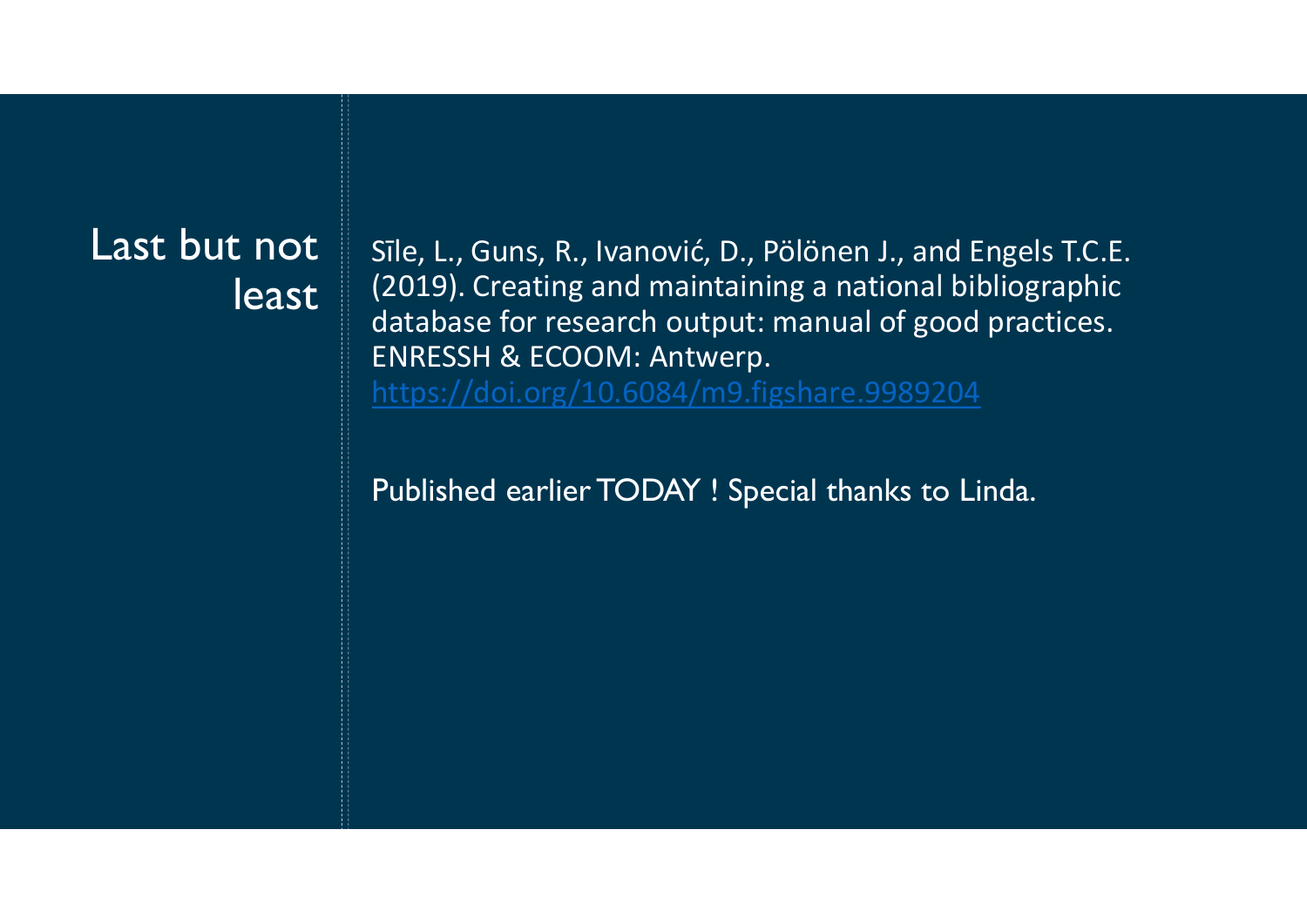# work<sup>1</sup>

Instructions<br>Following the structure of the good practices manual each for group group is assigned a part to focus on: Following the structure of the good practices manual each<br>group is assigned a part to focus on: Following the structure of the good practices manual each<br>group is assigned a part to focus on:<br>• Group 1: Design of national bibliographic databases

- Group 1: Design of national bibliographic databases
- Group 2: Data collection and content of national bibliographic databases
- Group 3: Organization, transparency and sustainability of national bibliographic databases
- Group 4: Vocabularies and quality control in national bibliographic databases
- Group 5: Data use and data reuse in the context of national bibliographic databases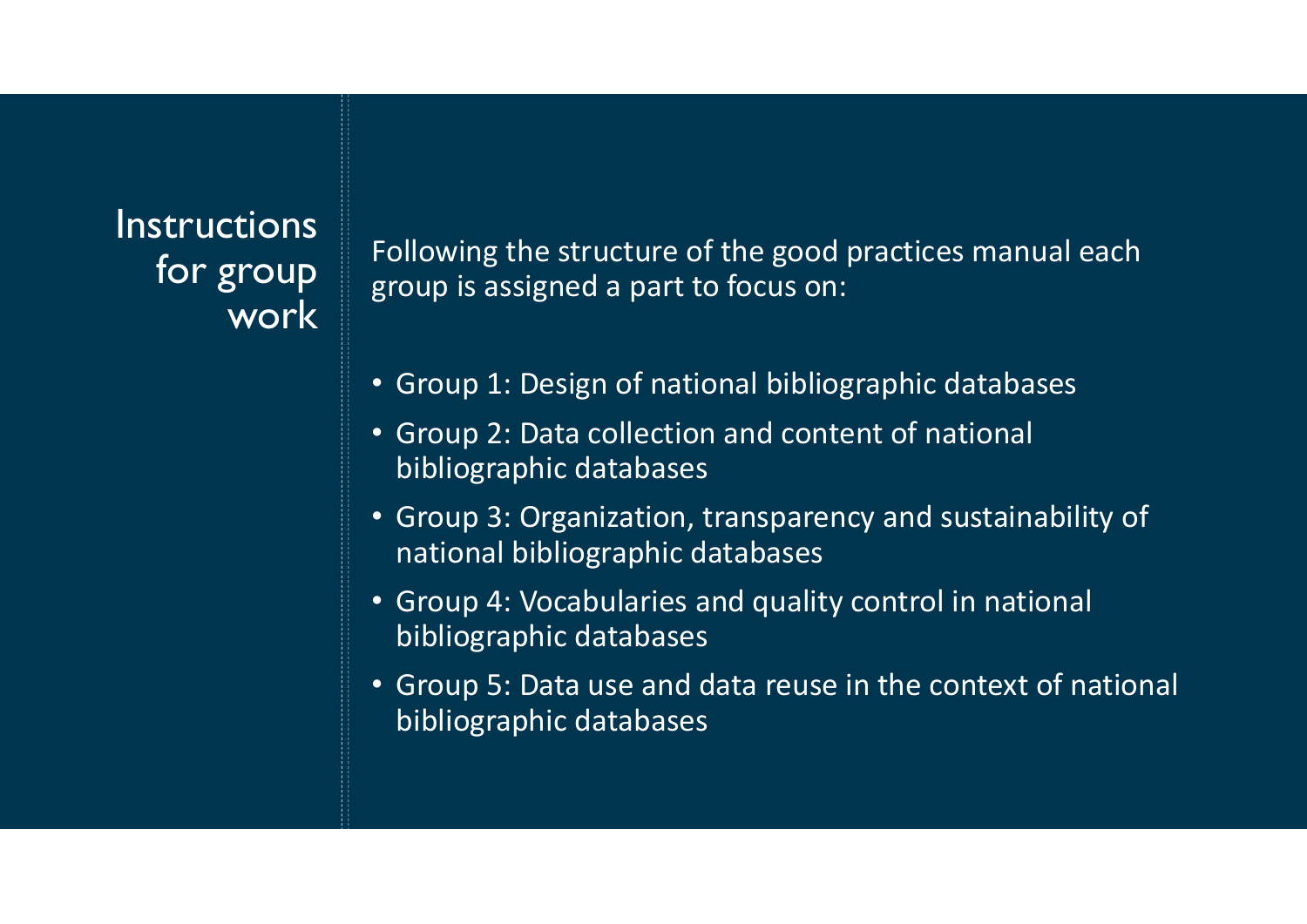**Instructions** for group work During the first group work session on Tuesday 22nd we suggest you achieve three goals:

- Discuss the recommendations of the good practices manual that your group will focus on and identify questions you have concerning their meaning (trainers will be around to address your questions)
- Discuss the situation in terms of national bibliographic databases in each of your countries (as far as known to you; 'Your' country is the country you are currently based for work).
- Decide whether you will focus on one or more of your countries or on an abstract case in view of your Friday 25th presentation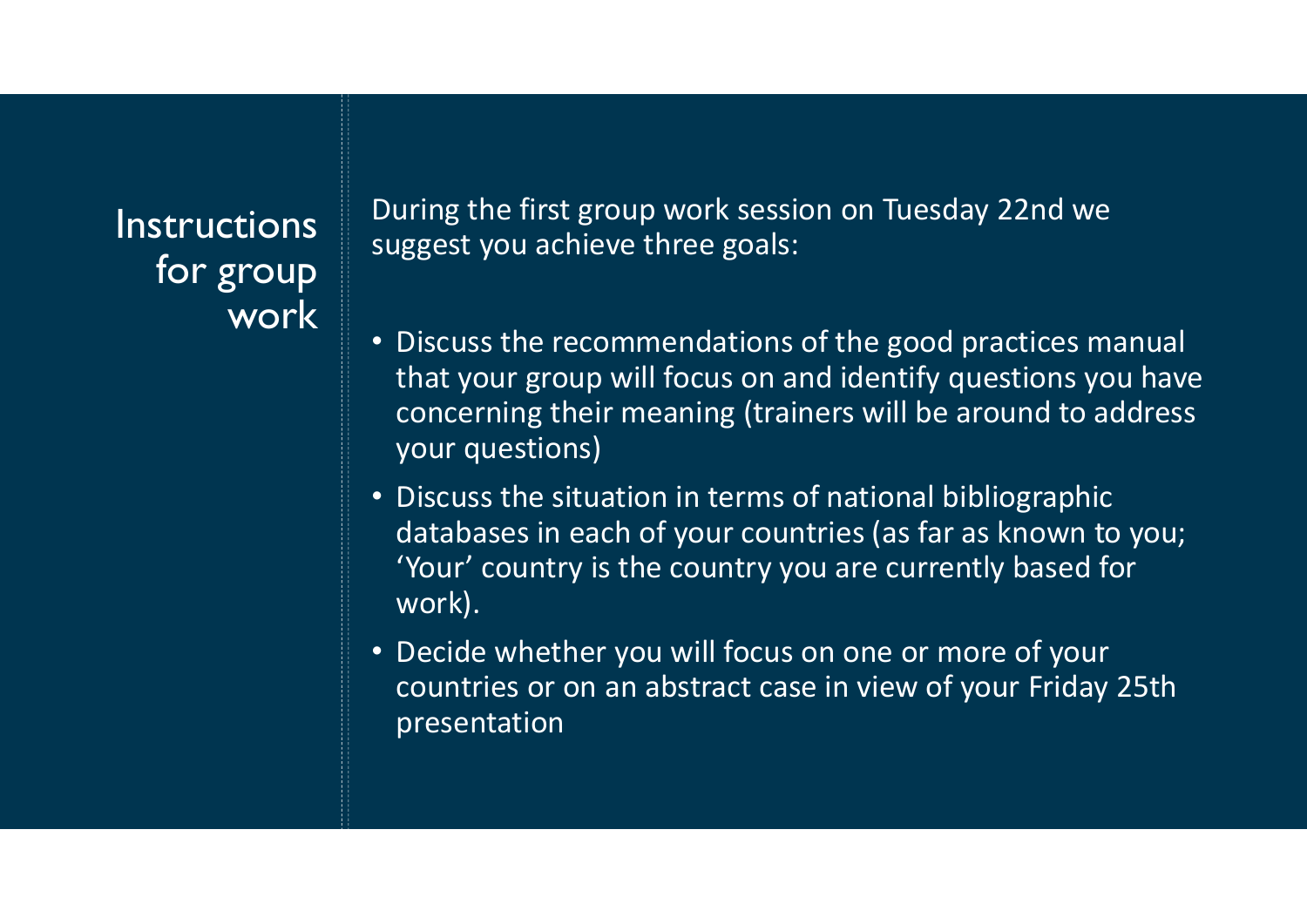### **Instructions** for group work

During the second group work session on Wednesday 23rd you should aim at realizing the following:

- Apply the first three recommendations of the part of the good practices manual that your group has as a focus to the national context(s) or the abstract case
- Benchmark your proposals with the examples that have by the time of this session already been presented during the training school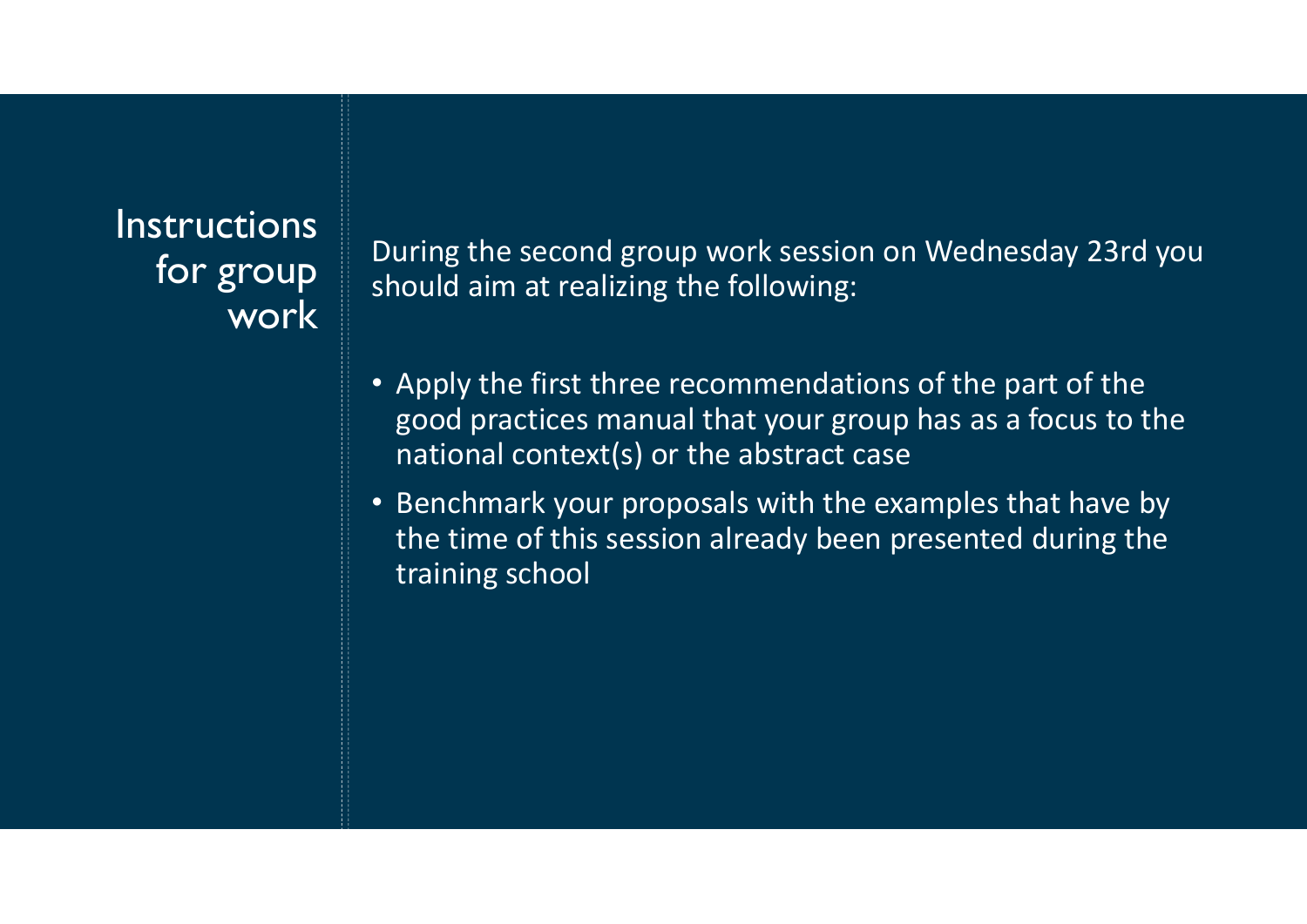**Instructions** for group work

During the third group session on Thursday 24th the goals are to:

- Apply the remaining recommendations of the part of the good practices manual that your group has as a focus to the national context(s) or the abstract case During the third group session on Thursday 24th the goals are<br>to:<br>• Apply the remaining recommendations of the part of the<br>good practices manual that your group has as a focus to the<br>national context(s) or the abstract cas
- Benchmark your proposals with any further examples that will have been presented during the training school
-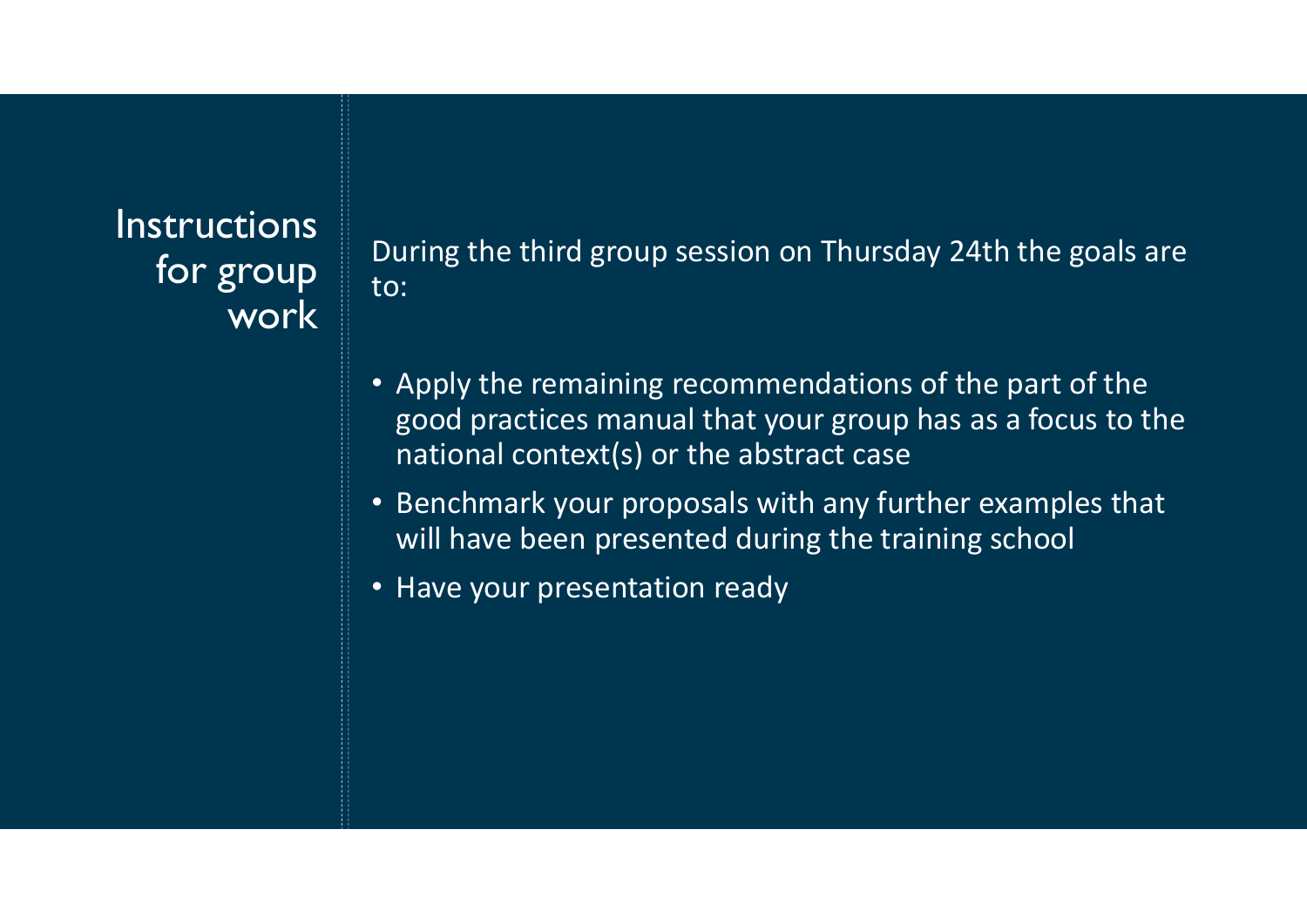The groups Have been assigned following this algorithm:

- 
- -<br>Have been assigned following this algorithm:<br>- Assign each of the Polish participants to a group<br>- Assign each of the Spanish speaking participants to a group<br>- Assign all others to group, taking into account gender
- Assign each of the Polish participants to a group<br>- Assign each of the Polish participants to a group<br>- Assign each of the Spanish speaking participants to a group<br>- Assign all others to group, taking into account gender Have been assigned following this algorithm:<br>- Assign each of the Polish participants to a group<br>- Assign each of the Spanish speaking participants to a group<br>- Assign all others to group, taking into account gender<br>balanc balance and making sure not to assign participants from the same country to the same group Have been assigned following this algorithm:<br>- Assign each of the Polish participants to a group<br>- Assign each of the Spanish speaking participants<br>- Assign all others to group, taking into account ge<br>balance and making su
-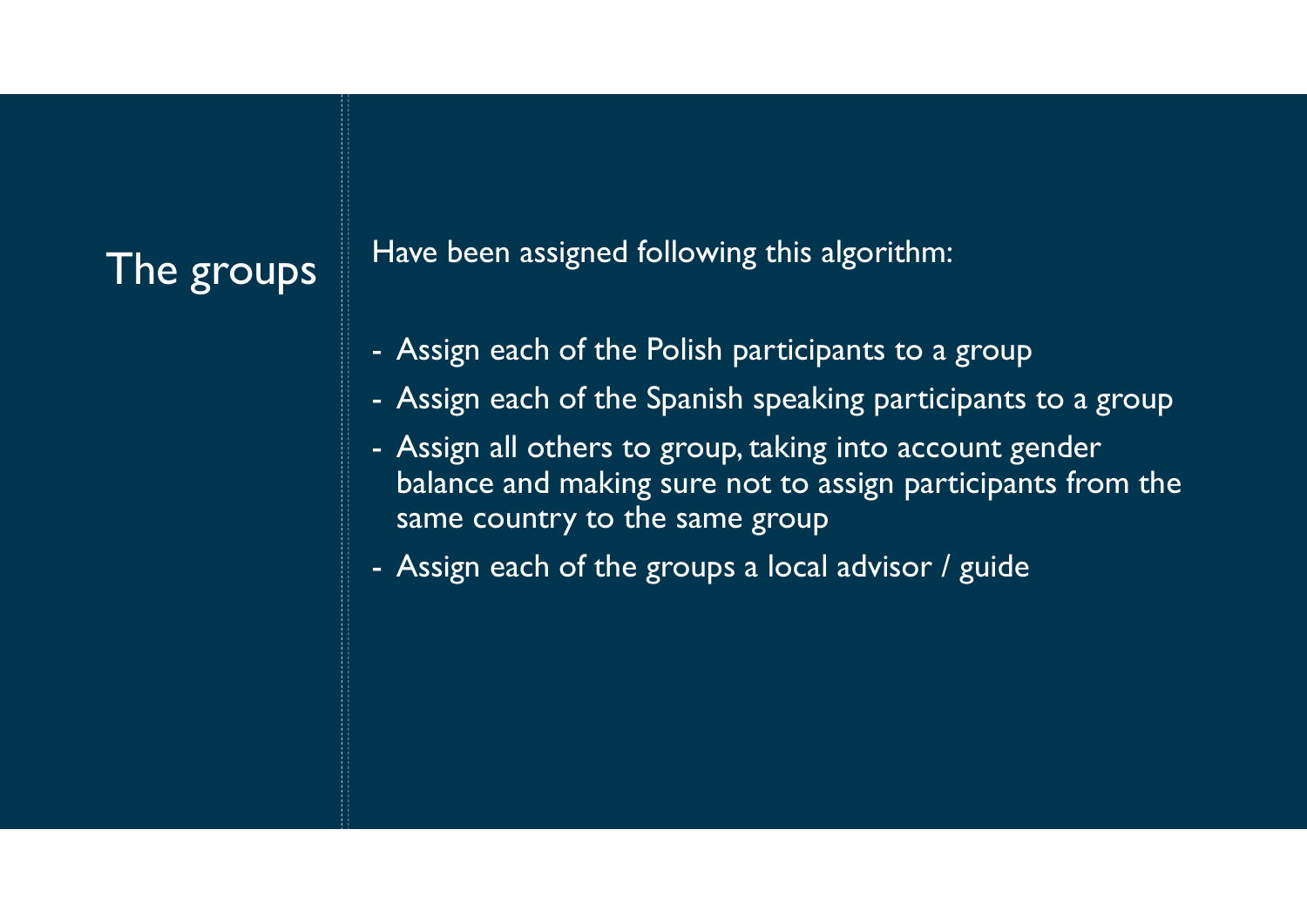$\textsf{Group I} \parallel \textsf{Design of national bibliographic databases, page 10-11 of the manual.}$ manual

> Pavel Areviev, Russia Carmen Corona, Spain Hanna Grabowska, Poland Pavla Hartmanova, Czech Republic Franciszek Krawcyk, Poland, local advisor Bianca Vienni, Switzerland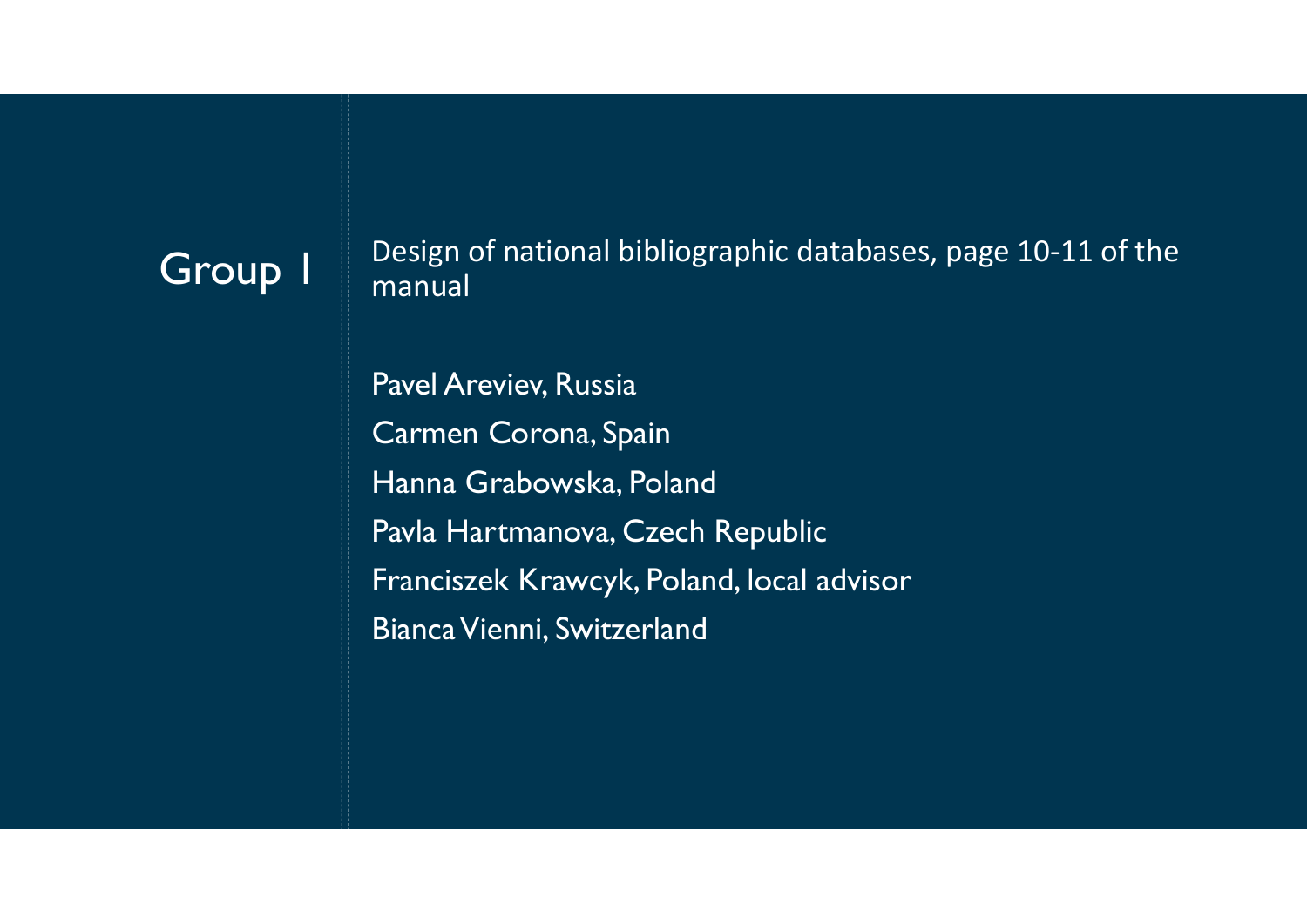Group 2 Data collection and content of national bibliographic<br>databases nages 12 and 14 of the manual databases, pages 12 and 14 of the manual

Greta Belogurova, Lithuania Kinga Ciereszko, Poland, local advisor Rafael Estevez-Martinez, Cuba Data collection and content of national biblic<br>databases, pages 12 and 14 of the manual<br>Greta Belogurova, Lithuania<br>Kinga Ciereszko, Poland, local advisor<br>Rafael Estevez-Martinez, Cuba<br>Beata Koper, Poland<br>Salima Rehemtula, Data collection and content of national biblio;<br>databases, pages 12 and 14 of the manual<br>Greta Belogurova, Lithuania<br>Kinga Ciereszko, Poland, local advisor<br>Rafael Estevez-Martinez, Cuba<br>Beata Koper, Poland<br>Salima Rehemtula Angelika Tsivinsakaya, Russia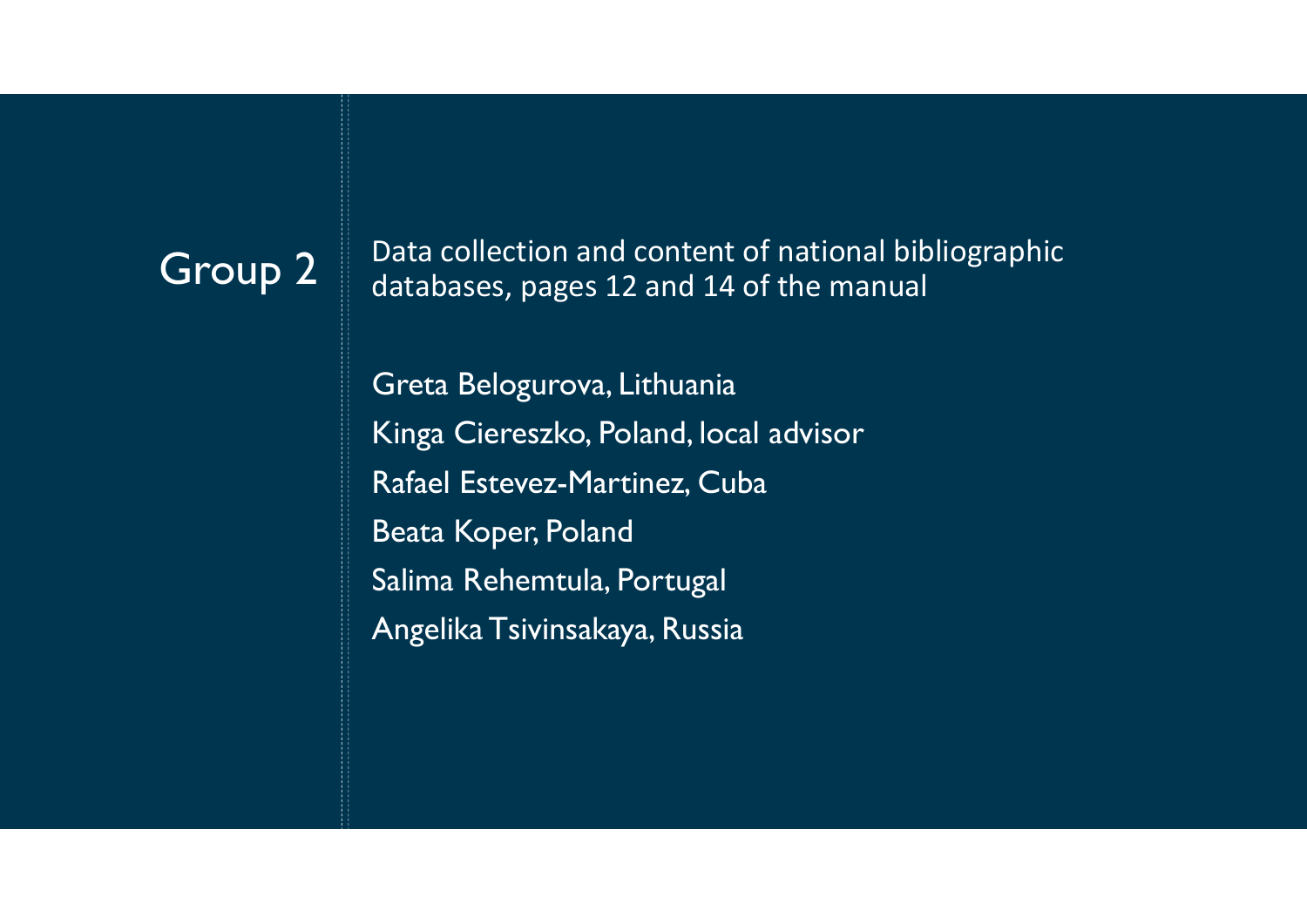Group 3 Organization, transparency and sustainability of national Group 3 bibliographic databases nages 13 and 23-24 of the man bibliographic databases, pages 13, and 23-24 of the manual

Irina Cojocaru, Moldova Organization, transparency and sustainability of r<br>bibliographic databases, pages 13, and 23-24 of tl<br>Irina Cojocaru, Moldova<br>Hannia Gonzalez-Urango, Spain<br>Eeva Savolainen, Finland<br>Christoph Thiedig, Germany Eeva Savolainen, Finland Christoph Thiedig, Germany Tomasz Umerle, Poland Jiangtian Xu, UK

Local advisor: Emanuel Kulczycki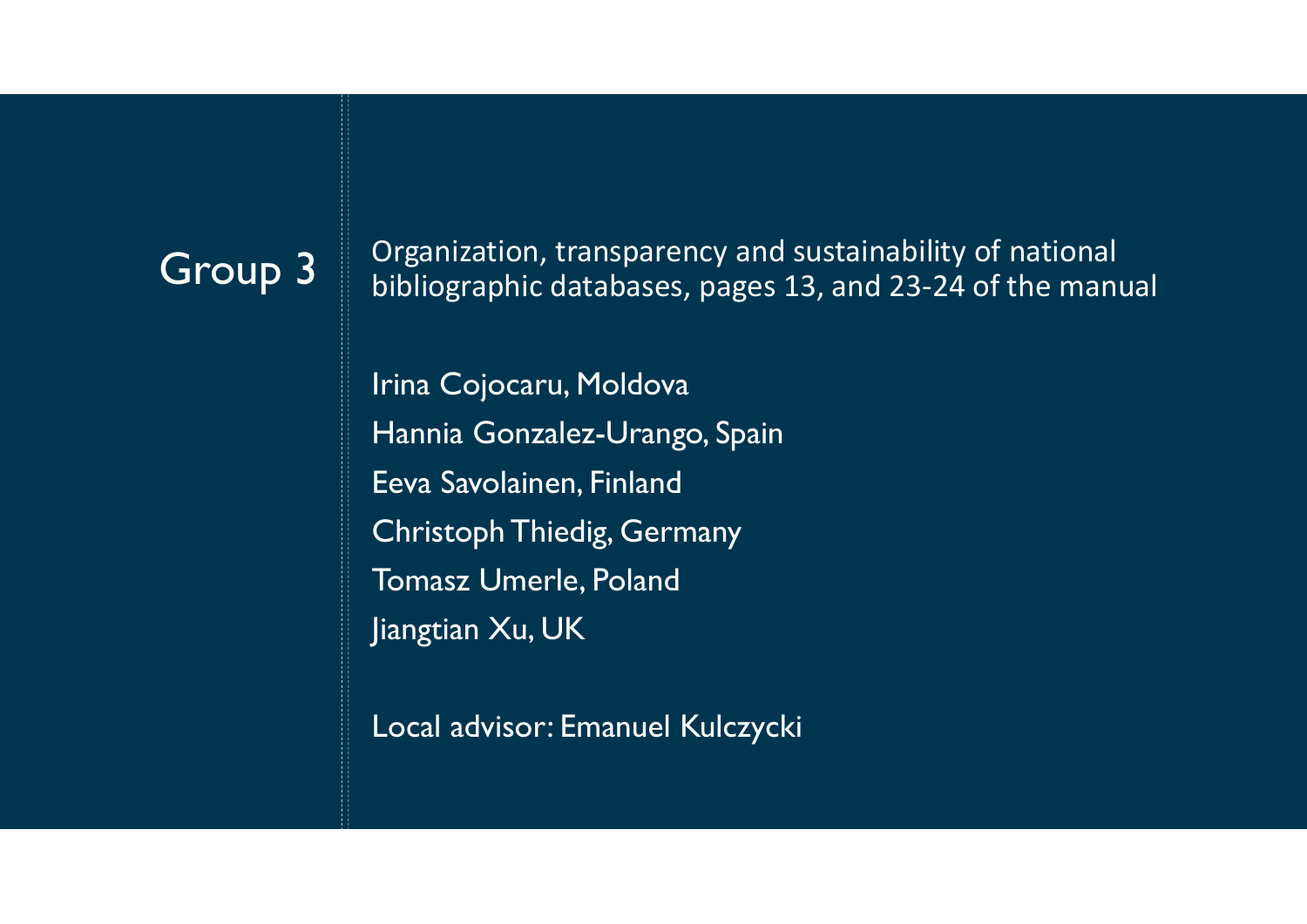Group  $4$  Vocabularies and quality control in national bibliographic<br>databases nages 15-19 of the manual databases, pages 15-19 of the manual

Vocabularies and quality control in national bib<br>databases, pages 15-19 of the manual<br>Grischa Fraumann, Germany<br>Bojan Macan, Croatia<br>Vojtech Malinek, Czech Republic Vocabularies and quality control in national k<br>databases, pages 15-19 of the manual<br>Grischa Fraumann, Germany<br>Bojan Macan, Croatia<br>Vojtech Malinek, Czech Republic<br>Yohannis Marti, Cuba Vocabularies and quality control in national bibli<br>databases, pages 15-19 of the manual<br>Grischa Fraumann, Germany<br>Bojan Macan, Croatia<br>Vojtech Malinek, Czech Republic<br>Yohannis Marti, Cuba<br>Malgorzata Rychlik, Poland Yohannis Marti, Cuba Vocabularies and quality control in national bibliog<br>databases, pages 15-19 of the manual<br>Grischa Fraumann, Germany<br>Bojan Macan, Croatia<br>Vojtech Malinek, Czech Republic<br>Yohannis Marti, Cuba<br>Malgorzata Rychlik, Poland<br>Local

Local advisor: Marek Holowiecki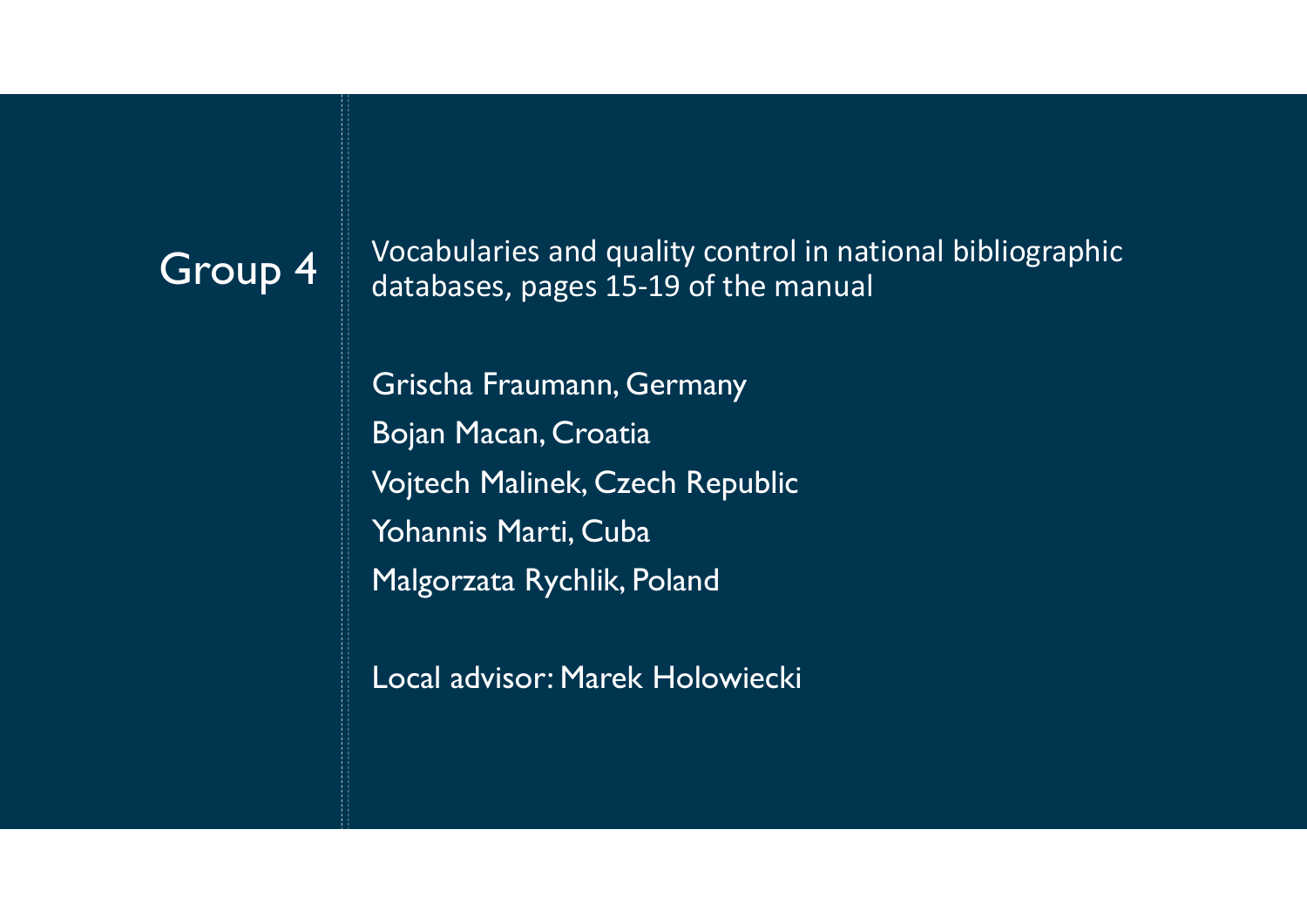$\begin{array}{|l|l|}\n\hline\n\textbf{Group 5} & \textbf{Data use and data reuse in the context of national  
bibliographic databases, pages 20-22 of the many$ bibliographic databases, pages 20-22 of the manual

Anna Gnot, Czech Republic Data use and data reuse in the context of national<br>bibliographic databases, pages 20-22 of the manual<br>Anna Gnot, Czech Republic<br>Eduardo Leuman Fuentes Navarro, Peru<br>Valerija Macan, Croatia<br>Jakaria Rahman, Sweden Data use and data reuse in the context of natic<br>bibliographic databases, pages 20-22 of the ma<br>Anna Gnot, Czech Republic<br>Eduardo Leuman Fuentes Navarro, Peru<br>Valerija Macan, Croatia<br>Jakaria Rahman, Sweden<br>Ewa Rozkosz, Pola Jakaria Rahman, Sweden Ewa Rozkosz, Poland, local advisor